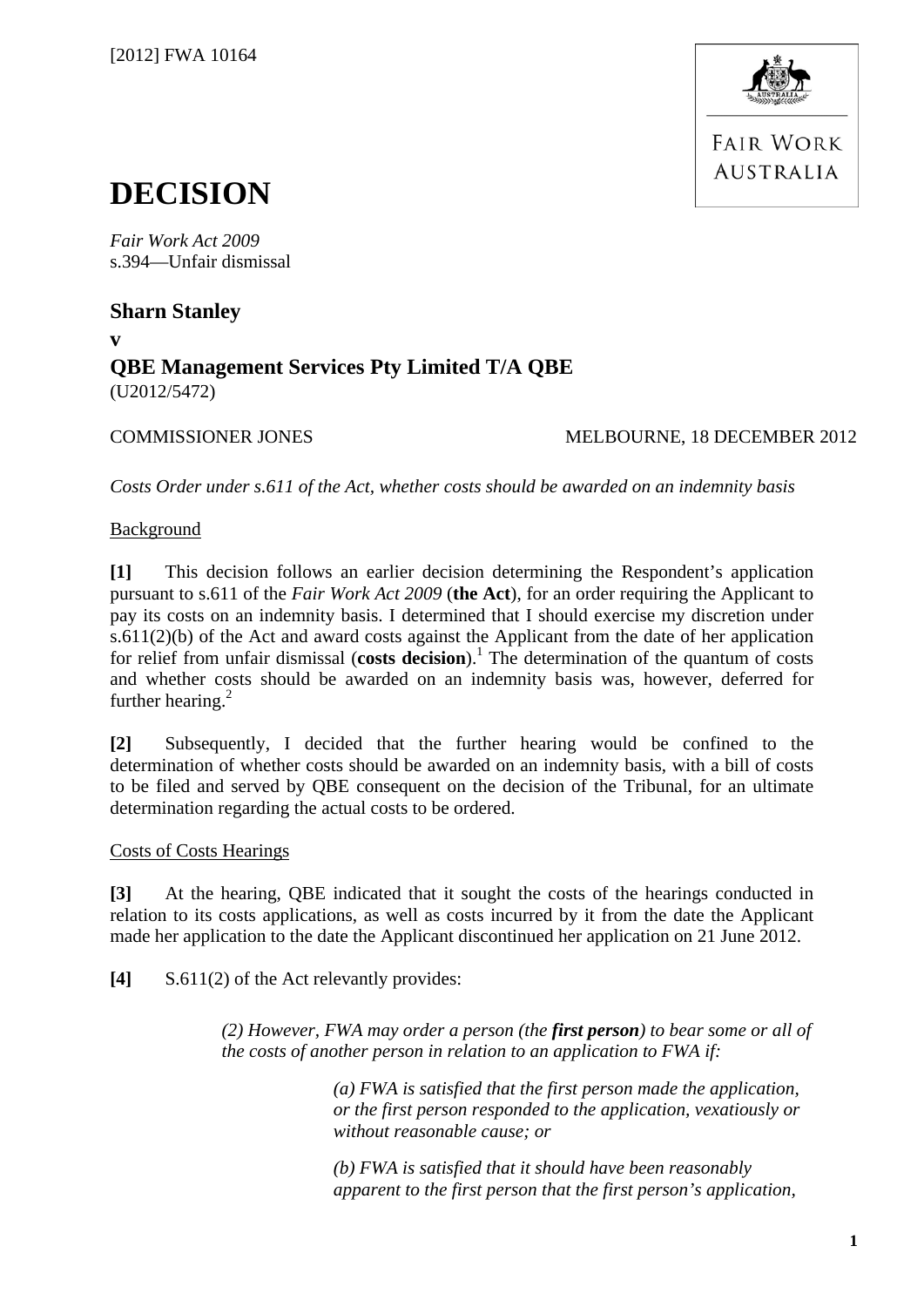*or the first person's response to the application, had no reasonable prospect of success.* 

*Note: FWA can also order costs under sections 376, 401 and 780.* 

**[5]** It is to be noted that s.611 of the Act empowers Fair Work Australia (**FWA**) to order costs "*in relation to an application*". In this matter the application made under s.394 for unfair dismissal remedy was discontinued on 21 June 2012. On a plain reading of this section, the power to award costs is one confined to costs incurred whilst the application was extant.

**[6]** Relevantly, s.402 of the Act, which deals with applications for costs orders, provides that applications for '*costs under s.611 in relation to a matter arising under*' Part 3.2 must be made within 14 days of either FWA determining the matter or the matter is discontinued.

**[7]** In context, s.611 of the Act should properly be construed as a power to award costs in relation to an application being a matter arising under Part 3.2. In this case the matter was an application under s.394 for an order under Division 4 of Part 3.2 granting a remedy.

**[8]** In *Dean v Sybecca Pty Ltd T/A Sleepy Lagoon Hotel3* (**Dean**), Richards SDP observed, regarding a costs application under s.401 of the Act in relation to earlier costs application hearing:

*[19] It appears to me, albeit without the benefit of full argument though, that as a matter of construction a costs application made under s.401 of the Act and which accords with the requirements of s.402 of the Act may only be made against a matter arising under Part 3-2. That is, the application is a singular opportunity (albeit it for both parties) to seek costs in response to a matter arising under Part 3-2 of the Act.* 

*[20] Section 401 of the Act, therefore, does not appear to me to afford an opportunity for parties to engage in a continuous, circular process of making cost applications against prior costs applications (as if the prior cost application itself had been recharacterised as a matter arising under Part 3-2 in relation to which a further costs application may apply, which it is not in its own right).* 

**[9]** The Respondent submits that s.611 of the Act is not so confined and should be construed broadly to include the award of costs incurred in the conduct of the hearing to determine their costs application.

**[10]** S.403 of the Act provides:

### *403 Schedule of costs*

*(1) A schedule of costs may be prescribed in relation to items of expenditure likely to be incurred in relation to matters that can be covered by an order:* 

*(a) under section 611 in relation to a matter arising under this Part; or* 

*(b) under section 401;* 

*including expenses arising from the representation of a party by a person or organisation other than on a legal professional basis.*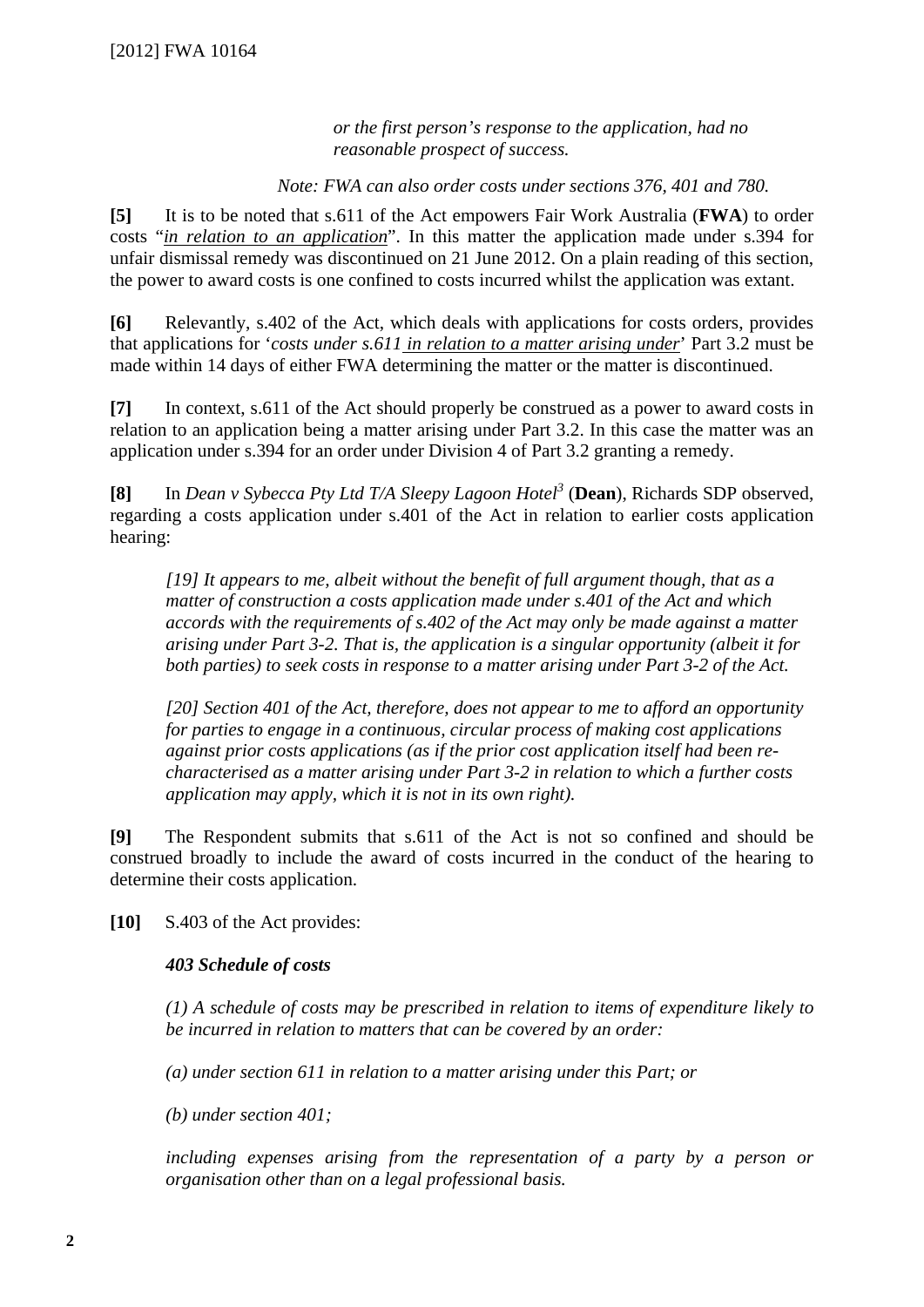*(2) If a schedule of costs is prescribed for the purposes of subsection (1), then, in awarding costs under section 611 in relation to a matter arising under this Part, or awarding costs under section 401, FWA:* 

*(a) is not limited to the items of expenditure appearing in the schedule; but* 

*(b) if an item does appear in the schedule—must not award costs in relation to that item at a rate or of an amount that exceeds the rate or amount appearing in the schedule.* 

**[11]** The Respondent refers, in support of its submissions, to item 1111 of Schedule 3.1 to Regulation 3.08 of the *Fair Work Regulations 2009* (**Regulations**), which specifies amounts to be charged for an attendance on taxation of costs for a solicitor or clerk. The Respondent submits that the inclusion of the schedule of costs associated with taxation of costs means that Parliament intended that s.611 ought to be construed to extend to costs for the fact of costs proceedings.4

**[12]** I am not satisfied that the inclusion in a schedule to the Regulation of an amount for attendance on taxation of costs should operate to override the meaning of s.611 construed in context.

**[13]** Consequently, I find that s.611 of the Act does not permit the award of costs in relation to a costs hearing(s) conducted to determine an application made under s.402 of the Act for a costs order pursuant to s.611 in relation to an application being a matter arising under Part 3-2.

**[14]** I indicate here that, even if I had found in favour of the Respondent's submissions, I would have refrained to exercise my discretion primarily for the reasons averted to by Richards SDP in *Dean*. 5

Power to Award Indemnity Costs

**[15]** Indemnity costs were awarded by a Full Bench in *Goffett v Recruitment National Pty Ltd<sup>6</sup> (Goffett)* under the *Workplace Relations Act 1996* (**the WR Act**). S.658(3) of the WR Act provided that costs are to be awarded where the Commission was satisfied a party had caused costs to be incurred because of the first party's unreasonable act or omission in connection with the conduct of the proceeding.

**[16]** The Full Bench found that the Respondent's conduct amounted to an unreasonable act or omission and that satisfaction as to this ground for the award of costs, by definition, involved "*some relevant delinquency*".7 Consequently the test having regard to the relevant authorities for the award of costs on an indemnity basis was satisfied.

**[17]** Under the Act, the award of costs on the ground of unreasonable act or omission is specified under s.401 dealing with costs orders against lawyers and paid agents. S.401 is to be found in Part 3-2 - Unfair Dismissal. S.611 of the Act, the general provision dealing with costs which provides for costs against a party, does not specify unreasonable act or omission as a ground. By contrast the general provision dealing with costs under the WR Act, s.824 included this ground. $8$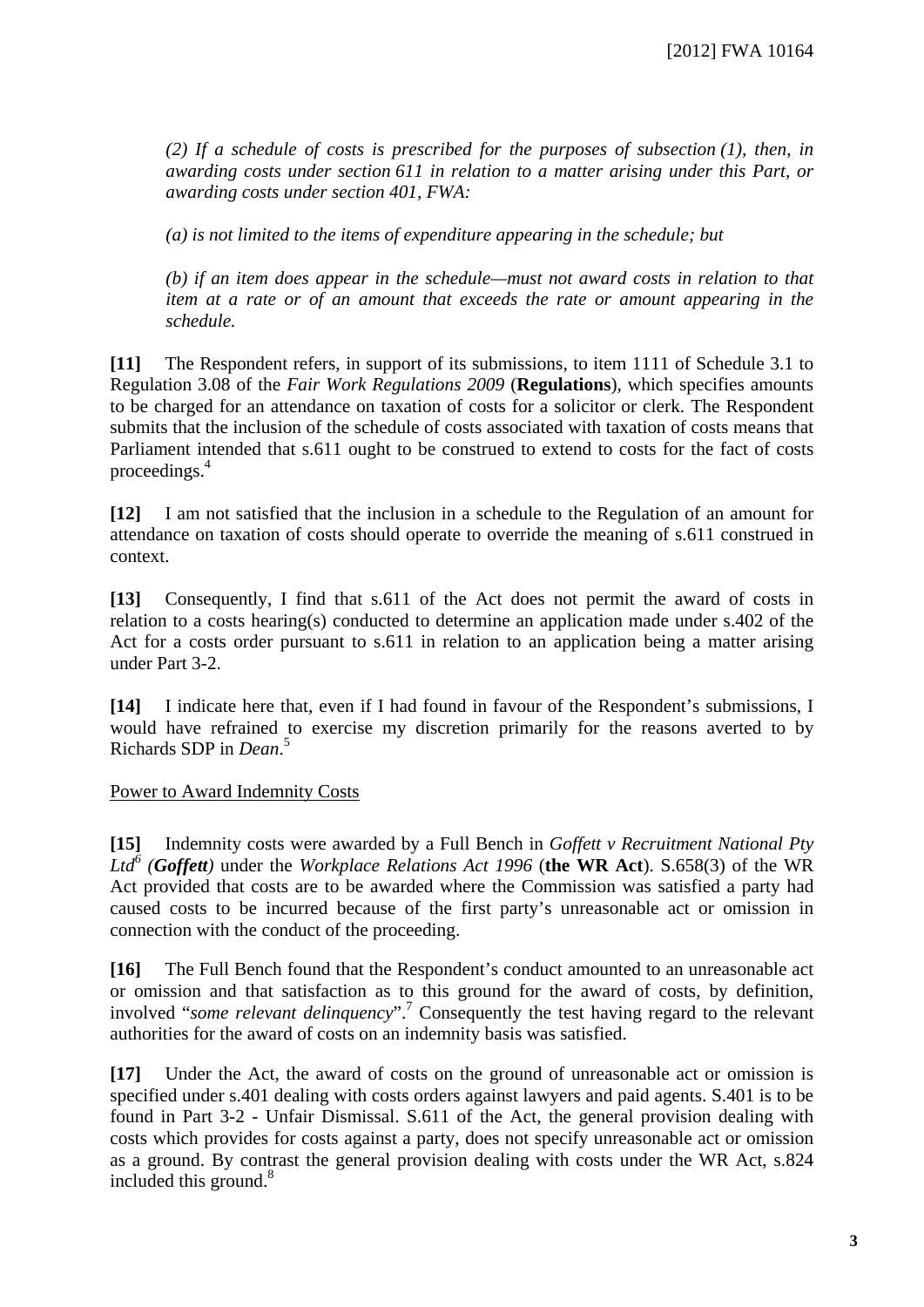**[18]** The question arises whether FWA has the power to award indemnity costs under s.611 of the Act.

**[19]** By its express terms, FWA's power to award costs is not limited to 'items of expenditure' contained in the schedule.

**[20]** Schedule 3.1 of the Regulations sets out the Schedule of Costs. The Schedule of Costs sets out in tabular form various items, being matters for which charge may be made and the 'charge'. The 'charge' for each item is expressed in different forms. In some cases a particular dollar amounted is specified. In some cases the charge refers to a specific dollar amount or an amount 'at the discretion of FWA'. In other cases, the charge is specified as 'an amount FWA considers reasonable in the circumstances'.

**[21]** S.403 of the Act expressly provides that FWA is not limited to the items of expenditure in any schedule. Moreover, Schedule 3.1 to Regulation 3.08 of the Regulations contemplates, in relation to a number of items specified, the exercise of a discretion by FWA as to amounts to be awarded.

**[22]** It is relevant to note that in *Goffett*, the Full Bench said:

"*Query whether the Commission has power to award costs on an indemnity basis. Its power to award costs under s.658(3) is discretionary. The discretion is limited to some extent by s.658(9). Section 658(7) makes provision for a schedule of costs to be prescribed. Schedule 7 to the WR Act is just such a schedule. Section 658(9) provides that if a schedule of costs is prescribed the Commission must not award costs in respect of an item appearing in the schedule at a rate or an amount in excess of that item. The amount that may be allowed for counsel is entirely a matter of discretion under the schedule. It would seem therefore that the Commission has discretion to award indemnity costs, sometimes expressed as solicitor and client costs.*" 9

**[23]** I am satisfied that s.611 of the Act is a broad discretion given to FWA to award costs, provided it is satisfied as to certain circumstances. Taking into account the operation and effect of s.403 of the Act, Schedule 3.1 and Regulation 3.08, I am satisfied that this broad discretion includes the discretion to award costs on a party-party or indemnity basis. Of course, the exercise of discretion and the basis on which costs should be awarded will be conditioned by the approach taken by relevant authorities.

Principles - Indemnity Costs

**[24]** The relevant authorities extracted in *Goffett* (footnotes omitted) are set out below:

*[49] In Australian Transport Insurance Pty. Ltd. v Graeme Phillips Road Transport Insurance Pty. Ltd Woodward J dealing with a costs application in the Federal Court of Australia isolated the following principle in relation to indemnity costs:* 

*"Courts in both the United Kingdom and Australia have long accepted that solicitor and client costs can properly be awarded in appropriate cases where 'there is some special or unusual feature in the case to justify the court exercising its discretion in that way' (Preston v Preston (1982) 1 All ER 41 at 58). It is sometimes said that such costs can be awarded where charges of*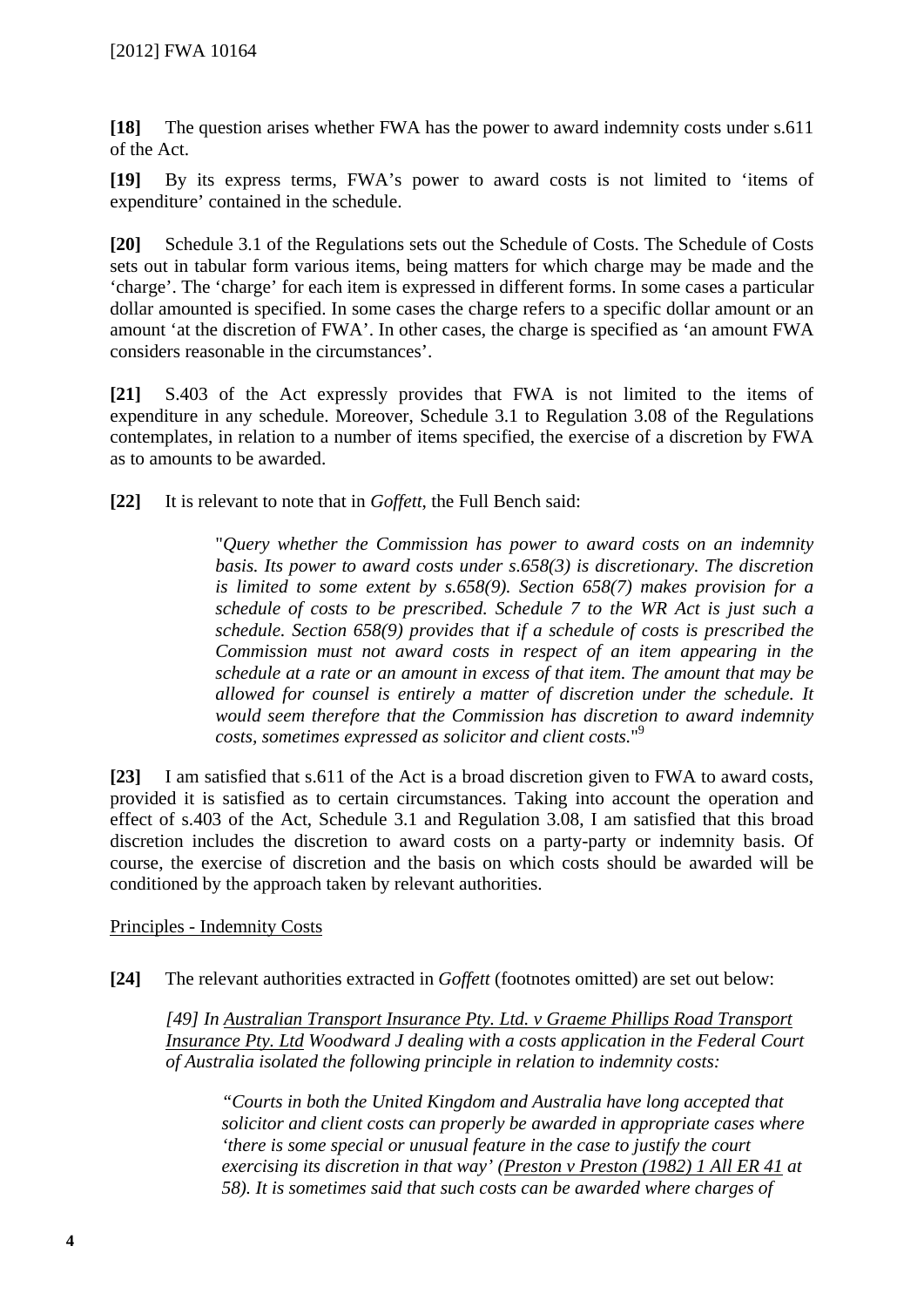*fraud have been made and not sustained; but in all the cases I have considered, there has been some further factor which has influenced the exercise of the court's discretion - for example, the allegations of fraud have been made knowing them to be false, or they have been irrelevant to the issues between the parties: see Andrews v Barnes (1888) 39 Ch D 133; Forester v Read (1870) 6 LR Ch App Cases 40; Christie v Christie (1873) 8 Ch App Cases 499; Degmam Pty Ltd (In Liq) v Wright (No 2) (1983) 2 NSWLR 354."* 

*[50] In Oshlack v Richmond River Council, Gaudron and Gummow JJ said:* 

*"It may be true in a general sense that costs orders are not made to punish an unsuccessful party. However, in the particular circumstance of a case involving some relevant delinquency on the part of the unsuccessful party, an order is made not for party and party costs but for costs on a 'solicitor and client' basis or on an indemnity basis. The result is more fully or adequately to compensate the successful party to the disadvantage of what otherwise would have been the position of the unsuccessful party in the absence of such delinquency on its part."*

**[25]** Justice Sheppard said in *Colgate-Palmolive Co v Cussons Pty Ltd10* (**Colgate Palmolive**) at 233:

> *"... it is useful to note some of the circumstances which have been thought to warrant the exercise of the discretion [to award indemnity costs]. I instance the making of allegations of fraud knowing them to be false and the making of irrelevant allegations of fraud (both referred to by Woodward J in Fountain and also by Gummow J in Thors v Weekes (1989) 92 ALR 131 at 152 evidence of particular misconduct that causes loss of time to the court and to other parties (French J in Tetijo); the fact that the proceedings were commenced or continued for some ulterior motive (Davies J in Ragata) or in wilful disregard of known facts or clearly established law (Woodward J in Fountain and French J in J-Corp); the making of allegations which ought never to have been made or the undue prolongation of a case by groundless contentions (Davies J in Ragata); an imprudent refusal of an offer to compromise (eg Messiter v Hutchinson (1987) 10 NSWLR 525; Maitland Hospital v Fisher (No 2) (1992) 27 NSWLR 721 at 724(Court of Appeal); Crisp v Kent (SC(NSW)(CA), 27 Sept 1993, unreported) and an award of costs on an indemnity basis against a contemnor (eg Megarry V-C in EMI Records)...."*

**[26]** In *J-Corp Pty Ltd v Australian Builders Labourers Federated Union of Workers, Western Australian Branch and Anor (No 2)11*, Justice French said:

> "*... It is sufficient, in my opinion, to enliven the discretion to award such costs that, for whatever reason, a party persists in what should on proper consideration be seen to be a hopeless case. The case against the BTA was paper thin. ...*"

**[27]** In *Commonwealth Bank of Australia v Mohamad Saleh and Ors12* (**Commonwealth Bank decision**), indemnity costs were awarded against the defendants, following a finding by the Court that they had sought to defraud the Bank of around \$7 million.<sup>13</sup> In the decision on costs, Justice Einstein said: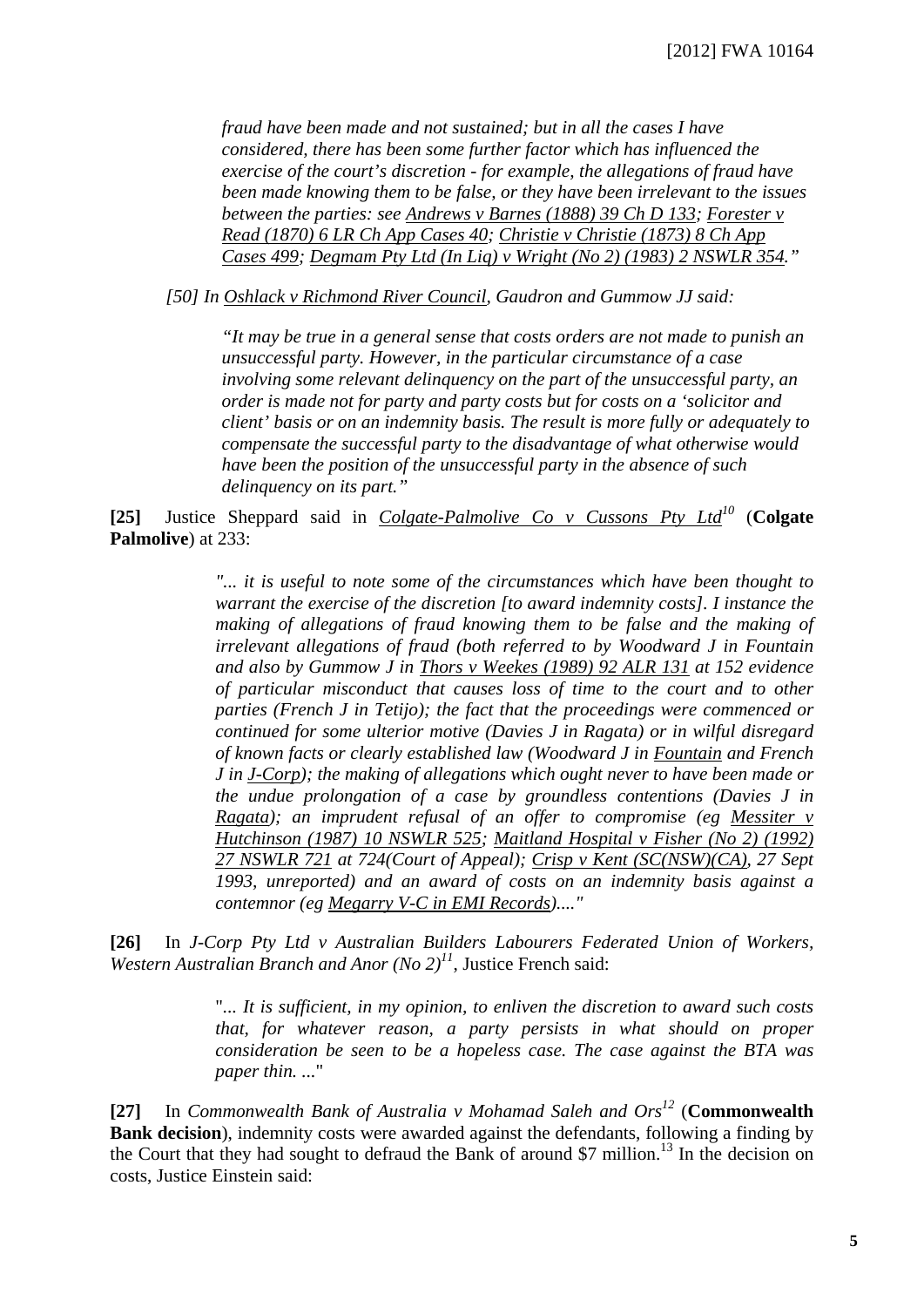"*[5] There is no doubt but that the Bank is entitled to an indemnity costs order against Mr Edge. Not only was he one of the fraudulent conspirators but significantly he sought to rely in the proceedings on documents which were found to be fabricated. He persisted throughout the whole of the hearing in denying the bank's allegations in respect of his fraud: knowing those allegations to be true. This conduct par excellence constituted relevant delinquency. The case for a indemnity costs against him is plainly a fortiori.*

*[6] Likewise the case for ordering indemnity costs against Mr Qureshi is clearly made out. He also relied upon invoices and time sheets which have been found to have been fabricated and were at the very heart of his defence. He also persisted throughout the whole of the hearing in denying the bank's allegations in respect of his fraud: knowing those allegations to be true. Additionally he persisted in frustrating the Bank's attempts to obtain access to documents required to be produced by the litigious process: see the judgement in respect of the ultimate obtaining of access to the deep memory of the computer and the circumstances in which only during the hearing when in the witness box [initially as part of the voire dire to ascertain the enquiries which he had made in relation to the existence of material documents] did he come forward with the important information concerning how the money which he had received had been expended. This was delinquent conduct. The case for a indemnity costs against him is also a fortiori.* 

*[7] The cases for indemnity costs orders against Mr Mohamad Saleh and Mr Hassanien Saleh are also quite clear. Although they were not any longer represented during the hearing, their pleadings denying the fraud were before the Court and the Bank was required to prove the fraud. Their denial of the fraudulent allegations which they knew to be correctly made and the vast expense which the Bank was required to undertake to prove its case against them clearly mandates an indemnity costs order being made against each of them*."

#### QBE Submission

**[28]** QBE submit that costs should be awarded on an indemnity basis from the time the Applicant commenced her application. In doing so, they rely on the following extracts from the costs decision:<sup>14</sup>

*[57] I have had regard to the fact that, particularly where there has been no finding in FWA or other jurisdictions, a conclusion that the Applicant had no reasonable prospect of success must be exercised with extreme caution. However, in this case the documentary material relied on by QBE and set out in detail at [33] above falls, in my opinion, within the concept of unanswerable evidence of facts fatal to the Applicant's case (see Re Spencer (supra)).* 

*[58] True it is that the Applicant, in her written submissions, has denied the Citibank account is hers. However, the test is an objective test, directed to a belief formed on an objective basis (see Baker (supra)). The Applicant has not provided evidence of any kind of any investigation into identity fraud. Further, her failure to*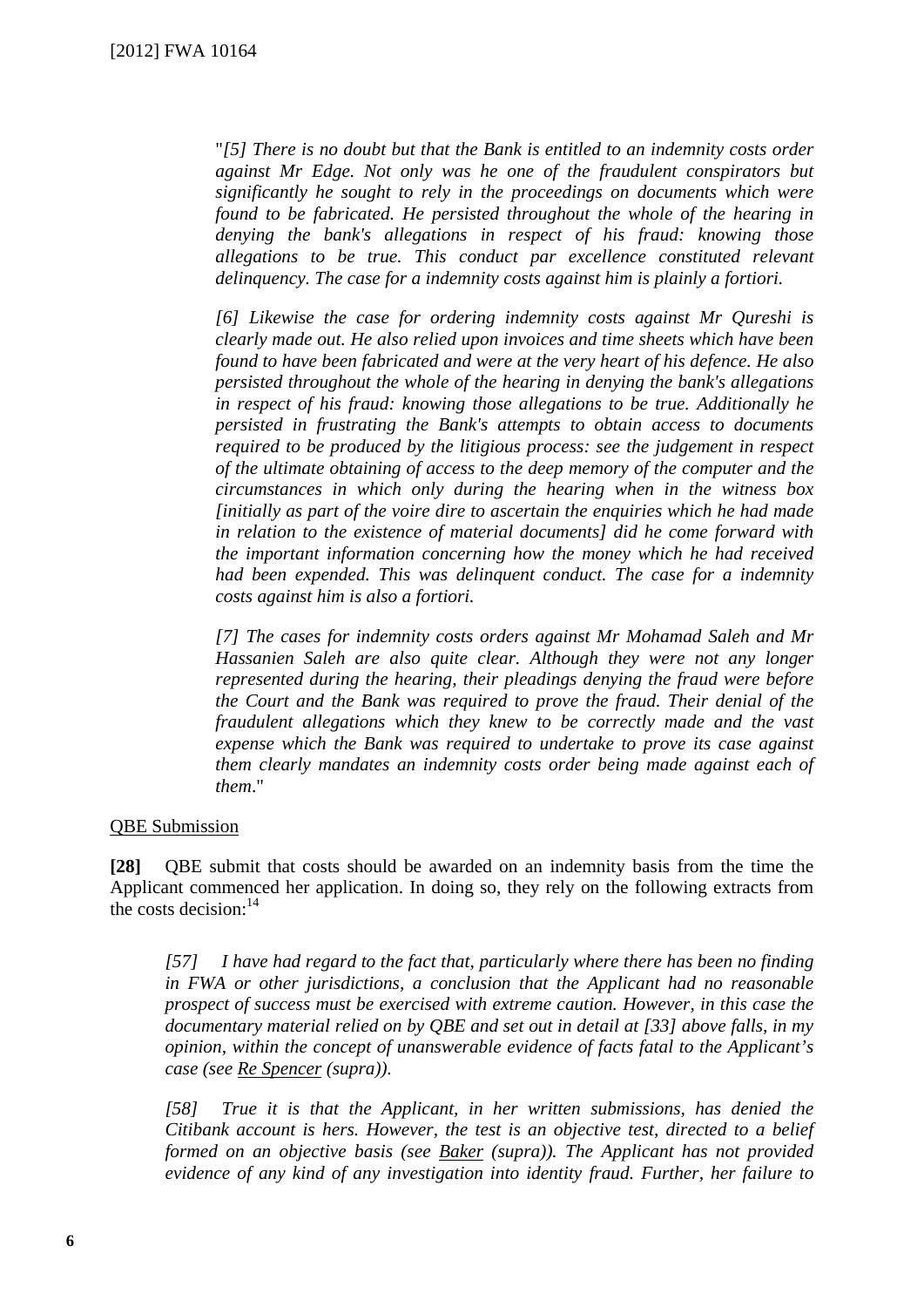*attend the costs hearing and provide evidence as to the basis for her denial means that the question as to whether her belief that the Citibank account is not hers was reasonable, in the face of a detailed body of documentary material to the contrary,15 remain untested. The Applicant's denials are no more than an assertion of a subjective belief.* 

*[59] It is to be noted that the Applicant did not refute, in her written submission that there existed a relationship between her and the person identified in this decision as Sarah P nor address factual material regarding the deposits made from the Sarah P CBA account into the Applicant's Community First Credit Account.* 

*[60] It is significant that the Applicant, in an interview with QBE on 17 February 2012 and in her witness statement filed on 23 April 2012, denied knowledge of Sarah P. Clearly, having regard to the emails and financial transactions between the Applicant and Sarah P, this denial is baseless.* 

*[61] It is incontrovertible that the Applicant and Sarah P had a personal relationship as evidenced by the numerous emails and the content of those emails between the two, and the payments from Sarah P CBA Accounts to the Applicant. On the documents available it can be concluded these facts were known to the Applicant at the time she made her application. There is also no doubt that the post office box address for the Sarah P CBA Accounts and the Applicant's Community First Credit Account are the same and that numerous unauthorised payments were made into the Sarah P CBA Accounts.* 

*[62] There is then the issue of the Applicant's knowledge of, or relationship with, the email address identified in this decision as r...@gmail.com.au. The Applicant denied in her written submission that she was at work on the day the documents show an email was sent from the Applicant to r...@gmail.com.au. In response, QBE filed in FWA a copy of a screen dump of records of leave taken by the Applicant for the period 17 June 2011 to 15 February 2012. This does not record leave taken by the Applicant on 29 September 2011.16*

*[63] Also filed were a copy of records of the Applicant's pay slip for the week ending 30 September 2011, which is said to show that the Applicant worked her full 72.5 hours for the fortnight ending 30 September 2011 and copies of emails sent by the Applicant under her QBE email address to other recipients (including clients and other employees) dated 29 September 2011. These disclose that, at the very least, the Applicant had access to her QBE email address on that day.* 

*[64] I am not satisfied that the Applicant has or had a reasonable belief or an objective basis for her written submission that the Citibank account is not hers. In addition, it is clear the Applicant was not truthful in the interview with QBE on 5 February 2012 and in her witness statement filed on 23 April 2012, when she denied knowing a Sarah P.* 

*[65] The consequence is that the fact of the deposits of large sums of unauthorised transactions into the Citibank account and the transfer of monies from Sarah P's CBA Accounts into accounts held by the Applicant and into the Citibank account, renders in my opinion, the application for unfair dismissal remedy so lacking in merit or*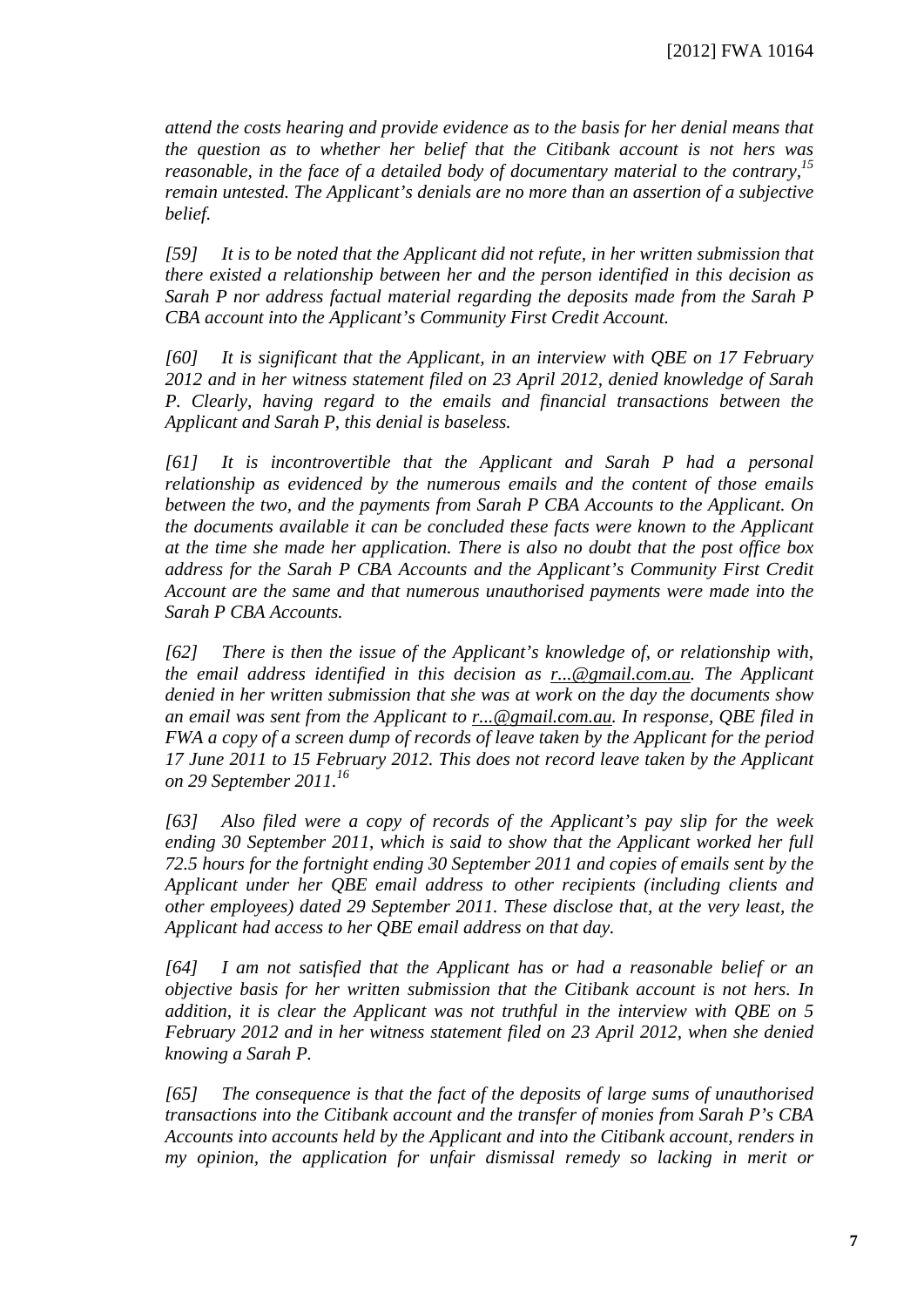*substance so as to be not reasonably arguable. I agree with QBE that any deficiencies in procedure could never overcome the incontrovertible documentary evidence.* 

*[66] I am satisfied that it was reasonably apparent to the Applicant at the time she made her application, that there was no reasonable prospect of success. I am further satisfied that in the circumstances of this case I should exercise my discretion under s.611 of the Act by determining that the Applicant must bear the costs incurred by QBE from the date she made her application, 28 February 2012.* 

*[67] I defer the question of the quantum of costs to be ordered for further a hearing. QBE submit that any costs should be on an indemnity basis. Given the failure of the Applicant to attend the hearing and my decision to refuse the Applicant's adjournment, the question whether costs should be awarded on an indemnity basis is also deferred for a further hearing.*

**[29]** These passages referred to above, the Respondent submits, satisfy the requirement of "*some special or unusual feature in the case to justify the court exercising its discretion*" to award indemnity costs. Amongst other things, QBE submits they indicate:

- (a) that the proceedings were commenced and continued in wilful disregard of known facts;
- (b) that allegations were made by Ms Stanley which ought never to have been made and unduly prolonged the case by groundless contentions.

(See *Colgate Palmolive*).

**[30]** The Respondent submits the decision of Justice Einstein in the Commonwealth Bank decision is directly on point, specifically it is submitted that His Honour's observation, that Mr Edge "*persisted throughout the whole of the hearing in denying the bank's allegations in respect of his fraud: knowing those allegations to be true*" applies equally to Ms Stanley – as does Justice Einstein's summation that "[t]*he case for a indemnity costs against [him] is plainly a fortiori*".

**[31]** Moreover, the Respondent relies on a "without prejudice offer" dated 7 May 2012 sent by the Respondent's solicitors to the Applicant's solicitors. The correspondence set out certain matters then known to the Respondent, alleged that the Applicant had been responsible for defrauding the Respondent and offered not to pursue the Application for costs if she discontinued. The letter placed the Applicant on notice that in the event the Applicant's claim is dismissed the Respondent would seek costs on an indemnity basis. The failure of the Applicant to accept this offer, the Respondent asserts, amounts to an imprudent refusal of an offer to compromise: *Colgate Palmolive*.

### Applicant's Submission

**[32]** The Applicant opposes the award of costs on an indemnity basis.

**[33]** Mr McArdle submits his client acknowledges she should not have made an application under s.394 of the Act because of the jurisdictional barriers facing her. However, in this the Applicant was badly advised by her then lawyers.<sup>17</sup>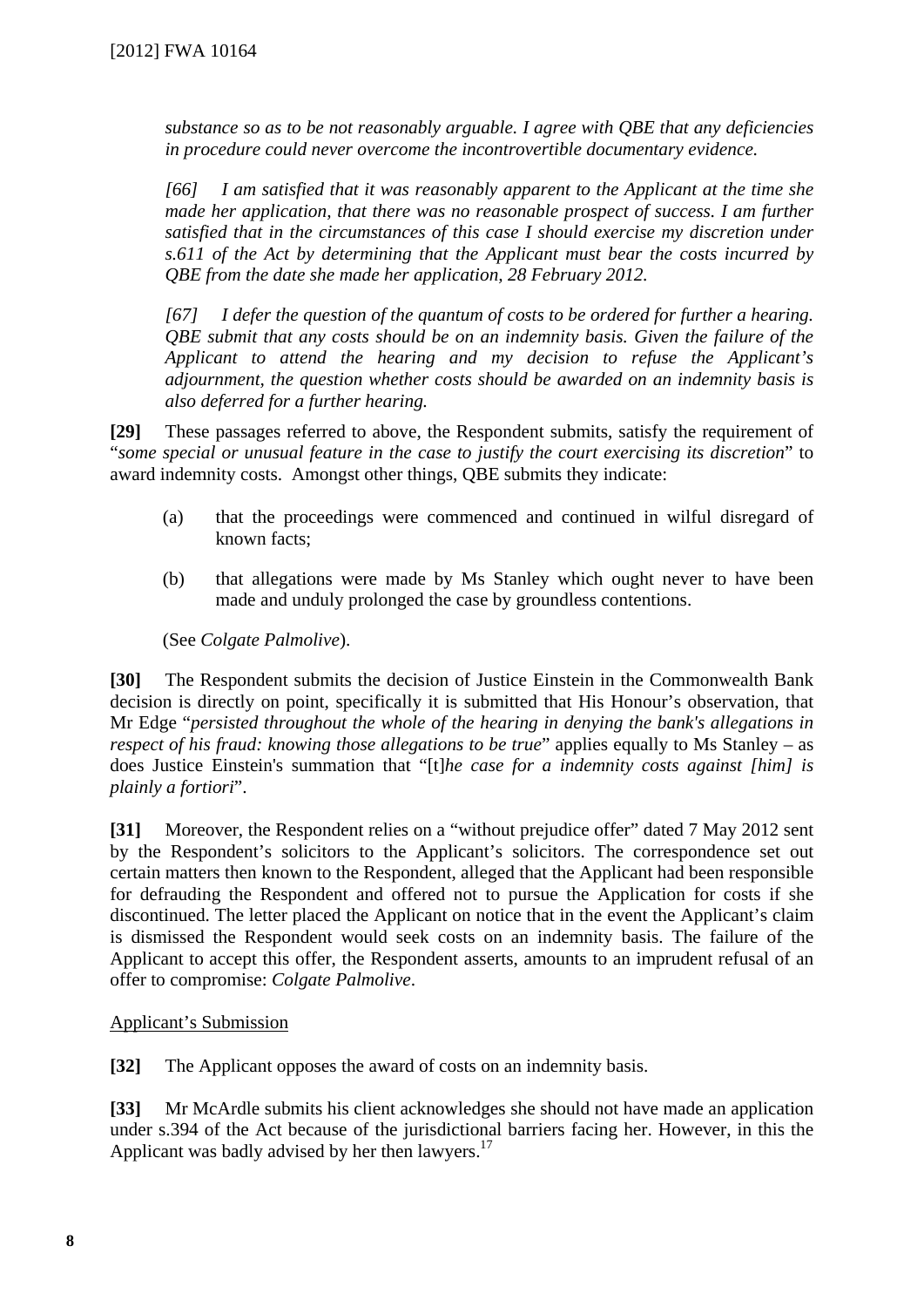**[34]** Mr McArdle submitted his client should not be called upon to award costs in what, in effect, is a common law accusation of theft.<sup>18</sup> It is submitted that the bulk of the costs sought is in relation to unnecessary forensic examination in relation to allegations of fraud which properly belong in another jurisdiction.<sup>19</sup>

#### Consideration

**[35]** In this matter I have found that it was reasonably apparent to the Applicant that she had no reasonable prospect of success at the time she made her application on 28 February 2012. I have done so on the facts known or should have reasonably been known to her having regard to the material referred to in **[33]** of the costs decision. The award for indemnity costs requires some further factor influencing my discretion.

**[36]** I am satisfied that the further factor operated from 18 May 2012 when, provided with all the material the Respondent relied on, and which is summarised in the costs decision at **[33]**, the Applicant failed to discontinue her proceedings. Allowing some time for the Applicant to read QBE's Outline of Submission and witness statements filed on 18 May 2012, I am satisfied that it was "delinquent" of the Applicant not to have discontinued on 20 May 2012.

**[37]** The fact her lawyers had ceased to represent her on 21 May 2012 and she was self represented does not diminish what can only be described as delinquent conduct in failing to discontinue her application.

**[38]** I am therefore satisfied and determine that costs be awarded:

- On a party-party basis from 28 February 2012 to 20 May 2012; and
- On an indemnity basis from 21 May 2012 to 21 June 2012.

**[39]** Directions will be issued requiring the Respondent to submit a Bill of Costs in accordance with my determination.

#### COMMISSIONER

#### *Appearances*:

Ms E. Raper of counsel - Representative of QBE Management Services T/A QBE Mr C. McArdle - Representative of Ms Sharn Stanley

#### *Hearing details:*

2012 Melbourne by videolink to Sydney 12 December